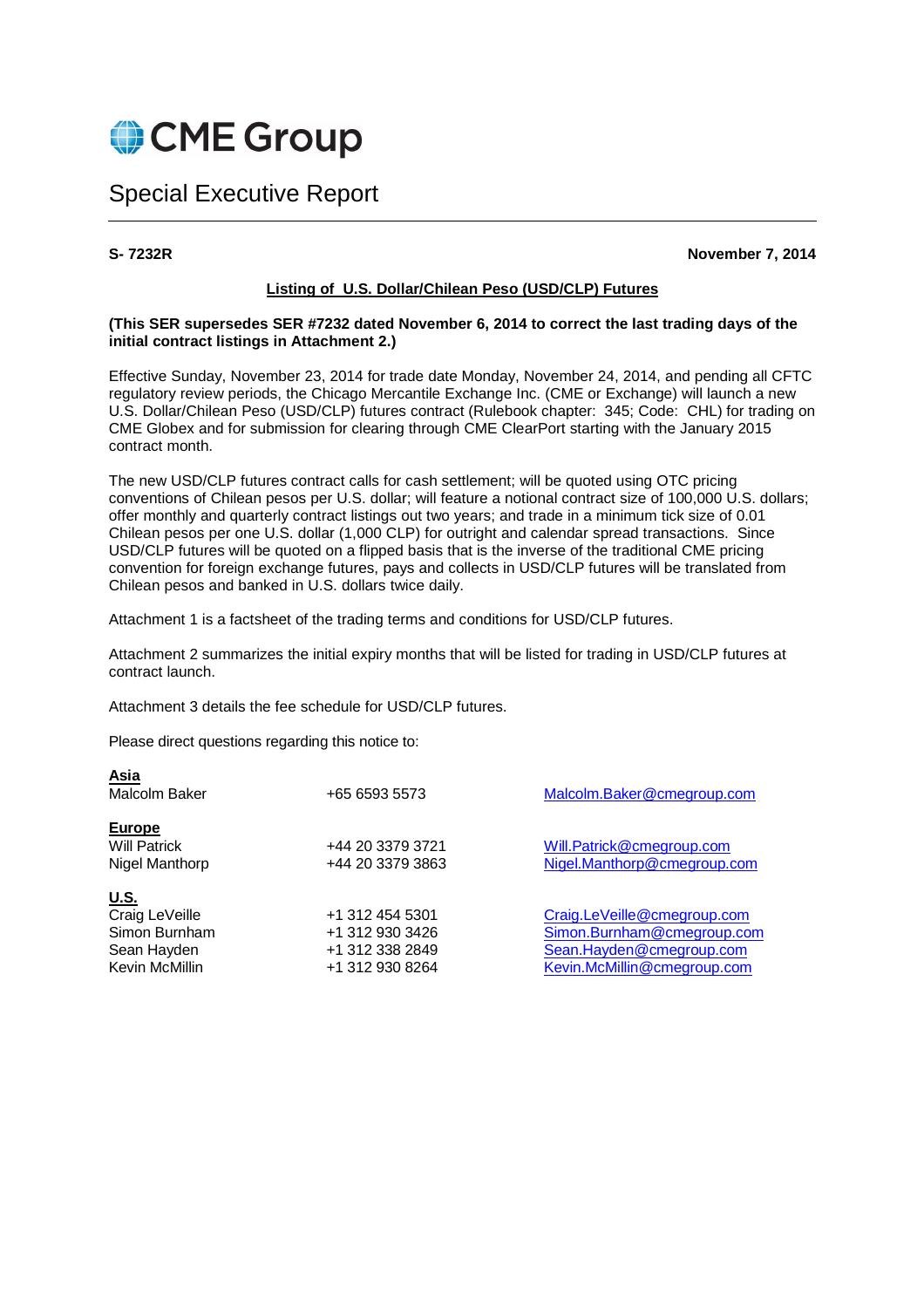# **Attachment 1**

# **U.S. Dollar/Chilean Peso (USD/CLP) Futures**

#### **Factsheet**

| <b>Description</b>                                   | Cash-settled contract referencing exchange rate between Chilean<br>Pesos and U.S. Dollars.                                                                                                                                                                                                                                                                                                                                                                                                                    |
|------------------------------------------------------|---------------------------------------------------------------------------------------------------------------------------------------------------------------------------------------------------------------------------------------------------------------------------------------------------------------------------------------------------------------------------------------------------------------------------------------------------------------------------------------------------------------|
| <b>Product Code</b>                                  | CHL                                                                                                                                                                                                                                                                                                                                                                                                                                                                                                           |
| <b>CME Rulebook Chapter</b>                          | 345                                                                                                                                                                                                                                                                                                                                                                                                                                                                                                           |
| <b>Contract Size</b>                                 | 100,000 U.S. Dollars                                                                                                                                                                                                                                                                                                                                                                                                                                                                                          |
| <b>Contract Months</b>                               | 12 consecutive calendar month contracts plus a second year in the<br>March quarterly cycle.                                                                                                                                                                                                                                                                                                                                                                                                                   |
| Quotation                                            | Quoted in Chilean Pesos per one (1) U.S. Dollar.                                                                                                                                                                                                                                                                                                                                                                                                                                                              |
| <b>Minimum Price Fluctuation</b><br>(and Tick Value) | Outrights and calendar spreads quoted in multiples of 0.01 Chilean<br>Pesos per U.S. Dollar (1,000 CLP per contract).                                                                                                                                                                                                                                                                                                                                                                                         |
| <b>Daily Settlement</b>                              | Settlement prices established at 14:00 Chicago time.                                                                                                                                                                                                                                                                                                                                                                                                                                                          |
| <b>Last Trading Day</b>                              | Trading in expiring futures will cease at 09:15 Chicago time on the<br>last Santiago business day of the month preceding the expiring<br>contract month. The final settlement price shall equal the spot<br>exchange rate of Chilean peso per U.S. dollar that is reported by the<br>Banco Central de Chile (BCC) at approximately 10:30 Santiago time<br>(i.e., In Chicago, 06:30 same day during the winter and 08:30 same<br>day during the summer).                                                       |
| <b>Contract Settlement</b>                           | <b>Financial settlement</b>                                                                                                                                                                                                                                                                                                                                                                                                                                                                                   |
| <b>Final Settlement Price</b>                        | The Final Settlement Price shall be equal to the spot exchange rate<br>of the Chilean peso per U.S. dollar, "CLP DÓLAR OBS (CLP10)", as<br>reported for that day by the BCC for the formal exchange market that<br>appears on the Reuters screen "CLPOB=" and Bloomberg page<br>"PCRCDOOB" at approximately 10:30 Santiago time and rounded to<br>2 decimal places. All open positions shall be cash settled to this rate<br>on the Business Day following the last Business Day of the month<br>for the BCC. |
| <b>Trading and Clearing Hours</b>                    | CME Globex: Sunday - Friday, 17:00 - 16:00 Chicago time, no<br>17:00 session on Friday.<br>CME ClearPort: Sunday - Friday, 17:00 - 16:15 Chicago time, no<br>17:00 session on Friday.                                                                                                                                                                                                                                                                                                                         |
| <b>Block Trade Minimum</b><br><b>Threshold</b>       | 50 contracts                                                                                                                                                                                                                                                                                                                                                                                                                                                                                                  |
| <b>Matching Algorithm</b>                            | First In, First Out                                                                                                                                                                                                                                                                                                                                                                                                                                                                                           |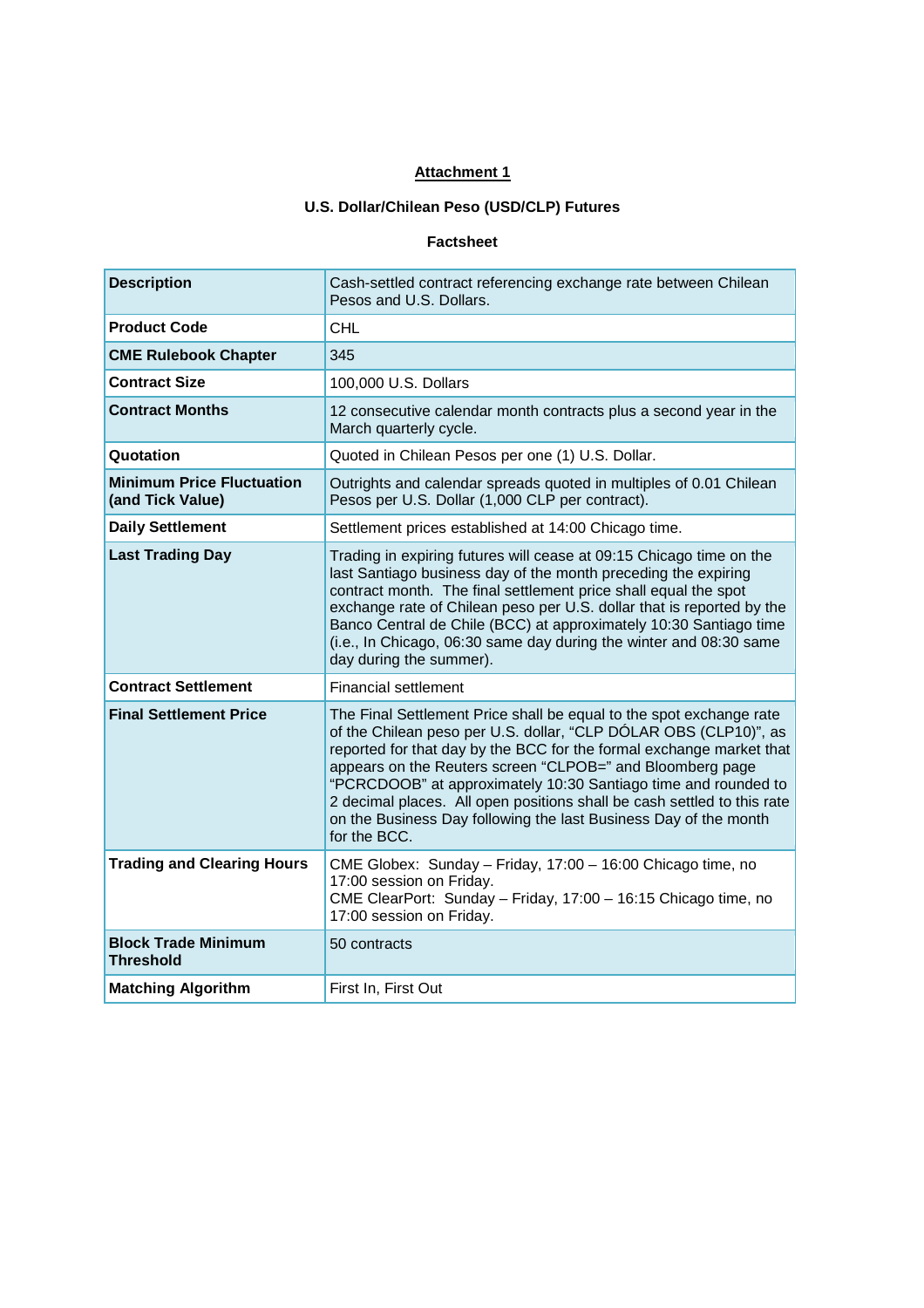#### **Attachment 2**

#### **U.S. Dollar/Chilean Peso (USD/CLP) Futures**

#### **Initial Contract Listings on Monday, November 24, 2014**

| <b>Futures Expiry</b> | Last Trading Day*             |
|-----------------------|-------------------------------|
| January 2015          | Tuesday, December 30, 2014    |
| February 2015         | Friday, January 30, 2015      |
| <b>March 2015</b>     | Friday, February 27, 2015     |
| <b>April 2015</b>     | Tuesday, March 31, 2015       |
| May 2015              | Thursday, April 30, 2015      |
| <b>June 2015</b>      | <b>Friday, May 29, 2015</b>   |
| <b>July 2015</b>      | Tuesday, June 30, 2015        |
| August 2015           | <b>Friday, July 31, 2015</b>  |
| September 2015        | Monday, August 31, 2015       |
| October 2015          | Wednesday, September 30, 2015 |
| November 2015         | Friday, October 30, 2015      |
| December 2015         | Monday, November 30, 2015     |
| <b>March 2016</b>     | Monday, February 29, 2016     |
| <b>June 2016</b>      | <b>Tuesday, May 31, 2016</b>  |
| September 2016        | Wednesday, August 31, 2016    |
| December 2016         | Wednesday, November 30, 2016  |

**\*Trading in expiring futures will cease at 09:15 Chicago time on the last Santiago business day of the month preceding the expiring contract month. The final settlement price shall equal the spot exchange rate of Chilean peso per U.S. dollar that is reported by the Banco Central de Chile (BCC) at approximately 10:30 Santiago time (i.e., In Chicago, 06:30 same day during the winter and 08:30 same day during the summer). All open positions shall be cash settled to this rate on the Business Day following the last Business Day of the month for the BCC.**